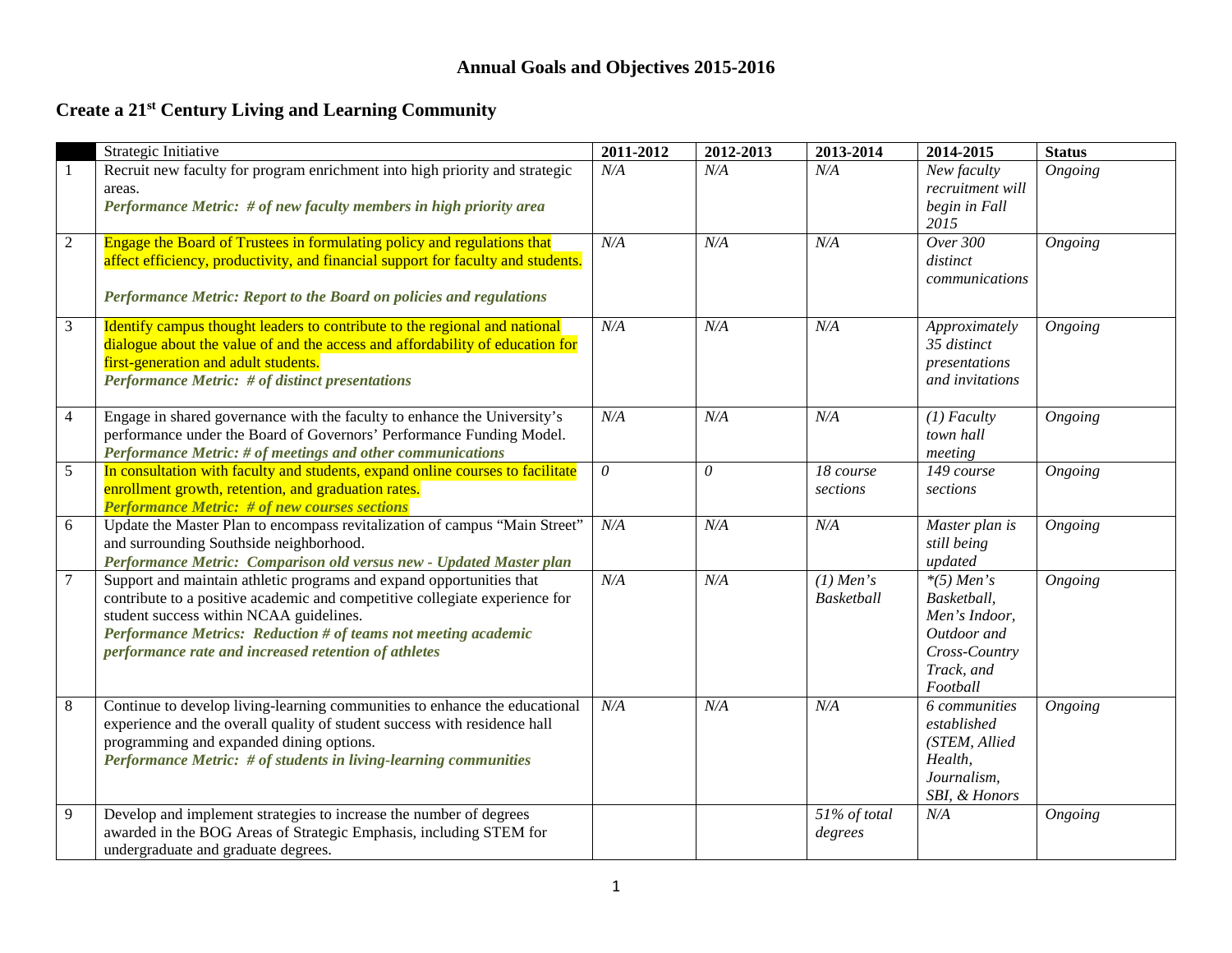|           | Performance Metric: # of degrees awarded in BOG areas of strategic<br>emphasis                                                                                                                                                                                                                                                   |     |     |     |                                                                                            |         |
|-----------|----------------------------------------------------------------------------------------------------------------------------------------------------------------------------------------------------------------------------------------------------------------------------------------------------------------------------------|-----|-----|-----|--------------------------------------------------------------------------------------------|---------|
| 10        | Increase efforts to establish theme housing and collaborative study spaces<br>that complement academic program priorities and group work. This will be<br>accomplished by assigning students with similar interests to facilities that<br>complement academic programs.<br>Performance Metric: # of housing assignments by theme | N/A | N/A | N/A | 60 students<br>targeted this<br>year                                                       | Ongoing |
| 11        | Continue to expand the use of campus spaces by outside groups to expose<br>the community to our students and to raise funds to supplement operating<br>costs and facility maintenance.<br>Performance Metric: Count requests - # of outside groups using campus<br>space                                                         | N/A | 9   | 6   | 9                                                                                          | Ongoing |
| 12<br>12a | Continue efforts to restore pride.<br><b>Performance Metric: Report of activities</b><br>Continue efforts to restore campus beautification.<br><b>Performance Metric: Report of activities to improve curb appeal</b>                                                                                                            | N/A | N/A | N/A | <b>Updated</b><br>fountains @<br>Lee Hall,<br>increased<br>campus lawn<br>maintenance      | Ongoing |
| 13        | Expand the public service and community engagement for staff, students,<br>and faculty.<br><b>Performance Metric: Survey to evaluate</b>                                                                                                                                                                                         | N/A | N/A | N/A | We are<br>developing a<br>survey<br>mechanism to<br>capture this<br>data in Spring<br>2016 | Ongoing |

## **Enable Excellence in University Processes and Procedures**

|   | <b>Strategic Initiative</b>                                                   | 2011-2012 | 2012-2013 | 2013-2014 | 2014-2015       | <b>Status</b> |
|---|-------------------------------------------------------------------------------|-----------|-----------|-----------|-----------------|---------------|
|   | Improve the accuracy of job descriptions and assignments of responsibility    | N/A       | $N\!/\!A$ | N/A       | $73/221 = 33\%$ |               |
|   | for faculty and staff and continue internal reorganization for efficiency and |           |           |           |                 |               |
|   | effectiveness.                                                                |           |           |           |                 | Ongoing       |
|   | Performance Metric: Better customer service, reduction of complaints &        |           |           |           |                 |               |
|   | grievances/ $#$ of updated position description descriptions for staff        |           |           |           |                 |               |
| 2 | Provide professional development opportunities for employees to facilitate    | N/A       | N/A       | N/A       | 2,096           |               |
|   | use of best practices and creativity in program delivery and design           |           |           |           | trainings       | Ongoing       |
|   | Performance Metric: Improved service delivery by # of professional            |           |           |           | offered         |               |
|   | development workshops offered on campus                                       |           |           |           |                 |               |
| 3 | Create and implement an effective means of connecting FAMU to                 | N/A       | N/A       | N/A       | New systems     |               |
|   | potential collaborators and appropriate funding opportunities.                |           |           |           | are being       |               |
|   | Performance Metric: Department research & public engagement                   |           |           |           | developed to    | New           |
|   |                                                                               |           |           |           | allow faculty   |               |
|   |                                                                               |           |           |           | to better       |               |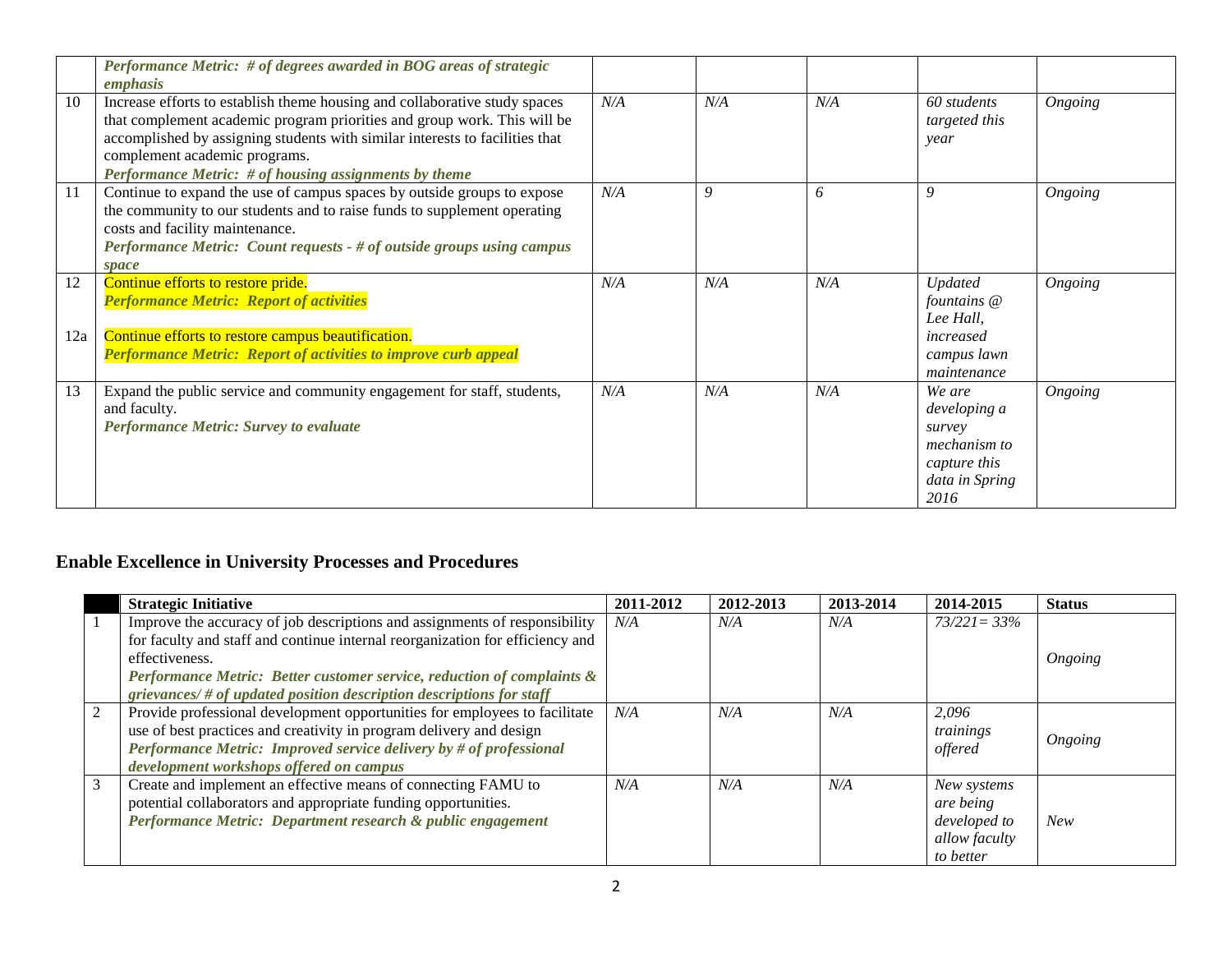|                | <b>Strategic Initiative</b>                                                                                                                                                                                                                                                                                                          | 2011-2012                        | 2012-2013                                     | 2013-2014                                                 | 2014-2015                                                                                                                                        | <b>Status</b> |
|----------------|--------------------------------------------------------------------------------------------------------------------------------------------------------------------------------------------------------------------------------------------------------------------------------------------------------------------------------------|----------------------------------|-----------------------------------------------|-----------------------------------------------------------|--------------------------------------------------------------------------------------------------------------------------------------------------|---------------|
|                |                                                                                                                                                                                                                                                                                                                                      |                                  |                                               |                                                           | partner and<br><i>identify new</i><br>funding<br>opportunities                                                                                   |               |
| $\overline{4}$ | Expand online courses to facilitate enrollment growth, retention, and<br>graduation rates.<br>Performance Metric: Count # of online course sections                                                                                                                                                                                  | $\theta$                         | $\theta$                                      | 18                                                        | $\overline{149}$                                                                                                                                 | New           |
| 5              | Automate manual processes where possible and align bandwidth with<br>performance goals.<br><b>Performance Metric: Automated systems</b>                                                                                                                                                                                              | N/A                              | N/A                                           | N/A                                                       | 5 new software<br>solutions<br>implemented<br>(IDEA,<br>ImageNow,<br>Maximus,<br>Financial<br>Edge, Fund<br>Driver,<br><b>Blackboard</b><br>Web) | Ongoing       |
| 6              | Support and maintain athletic programs and expand opportunities that<br>contribute to a positive academic and competitive collegiate experience for<br>student success within NCAA rules.<br>Performance Metric: NCAA rules as determined by # of teams not<br>meeting academic performance rate and increased retention of athletes | N/A                              | N/A                                           | $(1)$ Men's<br><b>Basketball</b>                          | $*(5)$ Men's<br>Basketball,<br>Men's Indoor,<br>Outdoor and<br>Cross-Country<br>Track, and<br>Football                                           | Ongoing       |
| 7              | Develop and begin implementing protocols and action plans to improve the<br>University's ranking by publications such as U.S. News & World Report<br>and Princeton Review.<br>Performance Metric: Completion of the plan                                                                                                             | N/A                              | N/A                                           | N/A                                                       | $\overline{RNP}$ – US<br>News and<br>World Report<br>Best in<br>$Southeast -$<br>Princeton<br>Review                                             | New           |
| 8              | Enhance risk management by completing annual risk assessments, thus<br>allowing us to allocate resources to higher risk areas.<br><b>Performance Metric: Report</b>                                                                                                                                                                  |                                  |                                               | <b>Risk</b><br>Assessment<br>performed by<br>Ernst &Young | <b>Risk</b><br>Assessment<br>performed in-<br>house                                                                                              | Ongoing       |
| 9              | Eliminate excessive use of outside consultants and trades where we already<br>have campus expertise.<br>Performance Metric: Number of outside consultants as determined by<br>expenditure                                                                                                                                            | 111<br>providers/<br>\$3,838,928 | 73 providers/<br>\$5,884,030<br>dollars spent | 125<br>providers/<br>\$10,218,727<br>dollars spent        | 62 providers/<br>\$4,380,099<br>dollars spent                                                                                                    | Ongoing       |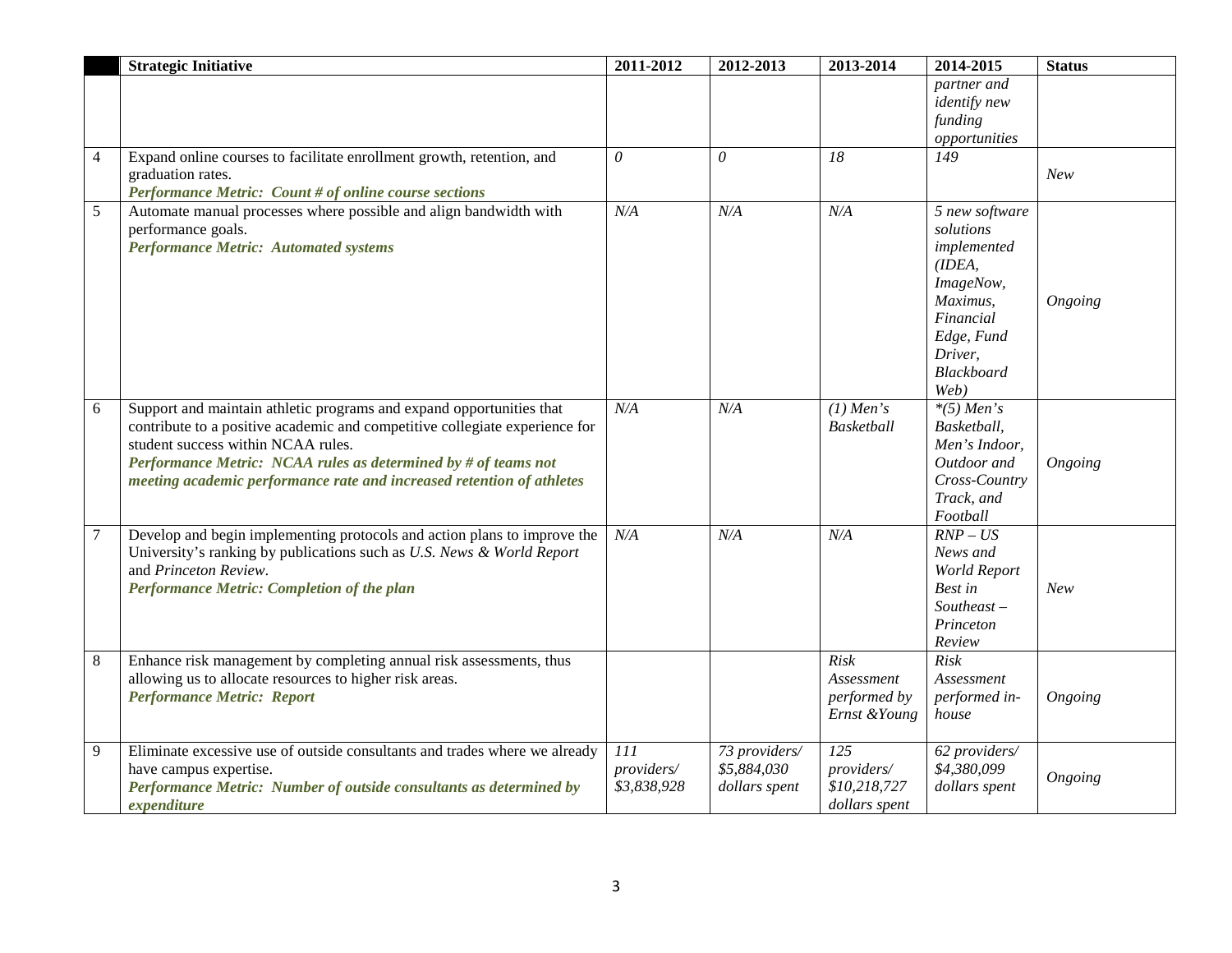## **Develop, Enhance, and Retain Resources to Achieve Mission**

|                  | <b>Strategic Initiative</b>                                                                                                                                                                                                                                                                  | 2011-2012 | 2012-2013 | 2013-2014  | 2014-2015                                                                                                                                         | <b>Status</b> |
|------------------|----------------------------------------------------------------------------------------------------------------------------------------------------------------------------------------------------------------------------------------------------------------------------------------------|-----------|-----------|------------|---------------------------------------------------------------------------------------------------------------------------------------------------|---------------|
| -1               | Develop and roll out a strategic annual and major-gift fundraising<br>campaign.<br><b>Performance Metric: Plan</b>                                                                                                                                                                           | N/A       | N/A       | N/A        | Hired new VP                                                                                                                                      | New           |
| $\overline{2}$   | Document existing financial conditions and provide a structure for<br>reporting all funds and expenditures to stakeholders.<br>Performance Metric: Create new structure                                                                                                                      | N/A       | N/A       | N/A        | Increase the<br>emphasis on<br>projected<br>annual results in<br>comparison to<br>the current year<br>budget and the<br>prior year<br>results.    | New           |
| $\mathfrak{Z}$   | Realign the direct support organizations more strategically to support<br>university operations.<br>Performance Metric: Realignment of DSO organizational structure                                                                                                                          | N/A       | N/A       | N/A        | Redesign will<br>take place under<br>new leadership                                                                                               | New           |
| $\overline{4}$   | Complete the transfer of land and develop a long-term strategy to generate<br>income and increased research from the Brooksville property, which is<br>being granted to the University by the federal government.<br><b>Performance Metric: Completion</b>                                   | N/A       | N/A       | N/A        | Closing<br>scheduled prior<br>to September<br>2015                                                                                                | Ongoing       |
| 5                | Establish a comprehensive research strategy linked to areas of critical<br>importance to the University.<br>Performance Metric: Plan by discipline (health sciences, hard sciences,<br><b>STEM</b> , sustainability and biotechnology)                                                       | N/A       | N/A       | N/A        | <b>Interdisciplinary</b><br>approach is<br>being developed<br>by areas of<br>critical<br>importance                                               | New           |
| 6                | Develop a comprehensive strategy to identify processes to promote "tech<br>transfer" to move patents and innovations to the mainstream for the<br>purpose of increasing revenues and finding solutions to social, medical,<br>and technological problems.<br><b>Performance Metric: Plan</b> | N/A       | N/A       | N/A        | Director of Tech<br>Transfer<br>starting in<br>August and new<br>plan will be<br>developed to<br>address tech<br>transfer and<br>market solutions | Ongoing       |
| $\boldsymbol{7}$ | Continue to increase transfer and articulation agreements with high<br>schools and community colleges.<br>Performance Metric: # of new transfer and articulation agreements                                                                                                                  |           |           | <b>TBP</b> | <b>TBP</b>                                                                                                                                        | Ongoing       |
| $\,8\,$          | Develop and begin implementing a multi-year plan to enhance research<br>capability and funding across all platforms.<br>Performance Metric: Create a strategic research plan                                                                                                                 | N/A       | N/A       | N/A        | Strategic<br>research plan<br>being developed                                                                                                     | Ongoing       |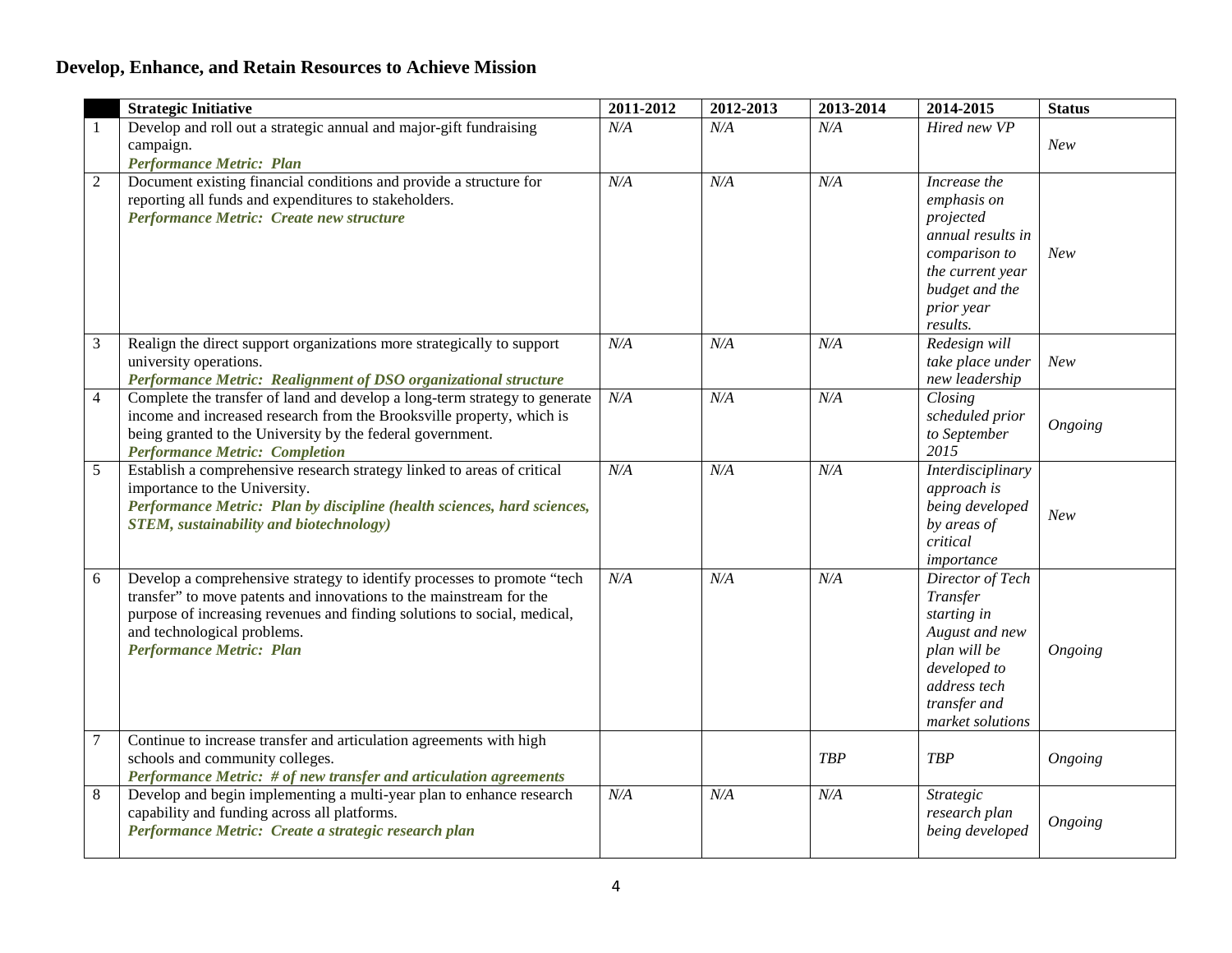|    | <b>Strategic Initiative</b>                                                                                                                                                                  | 2011-2012 | 2012-2013 | 2013-2014 | 2014-2015                                                                                                                    | <b>Status</b> |
|----|----------------------------------------------------------------------------------------------------------------------------------------------------------------------------------------------|-----------|-----------|-----------|------------------------------------------------------------------------------------------------------------------------------|---------------|
|    |                                                                                                                                                                                              |           |           |           | by VP of<br>Research                                                                                                         |               |
| 9  | Completely redesign the website to make it more student-centric and user-<br>friendly across all platforms.<br>Performance Metric: The launch of the redesign                                | N/A       | N/A       | N/A       | Completed<br>discovery phase,<br>engaged<br>consultant and<br>first phase of<br>redesign will be<br>complete in Fall<br>2015 | Ongoing       |
| 10 | Promote the active participation of students, faculty, and staff in<br>University energy-efficiency and other sustainability efforts.<br>Performance Metric: Programs documenting engagement | N/A       | N/A       | N/A       | 15                                                                                                                           | Ongoing       |

# **Enable Excellence in University Relations and Development**

|                | <b>Strategic Initiative</b>                                                                                                                                                                                                                        | 2011-2012 | 2012-2013 | 2013-2014 | 2014-2015                                                                                                         | <b>Status</b> |
|----------------|----------------------------------------------------------------------------------------------------------------------------------------------------------------------------------------------------------------------------------------------------|-----------|-----------|-----------|-------------------------------------------------------------------------------------------------------------------|---------------|
|                | Improve efficiency and accuracy of data collection $-$ regarding giving $-$ to<br>ensure accurate information is available so that a targeted and focused<br>strategy of giving can be initiated.<br><b>Performance Metric: Accuracy of report</b> |           |           |           | Implemented<br>use of<br>Financial<br>Edge and<br><b>Fund Driver</b><br>software                                  | Ongoing       |
| 2              | Implement the silent phase of a strategic capital campaign to provide an<br>endowment for critical areas.<br>Performance Metric: Launch campaign                                                                                                   | N/A       | N/A       | N/A       | Hired new vice<br>president                                                                                       | Ongoing       |
| 3              | Upgrade equipment and staffing for FAMU TV-20 to enable enhanced<br>programming for the University and Tallahassee.<br>Performance Metric: Pursue funding for equipment and staffing through<br>legislative budget request                         | N/A       | N/A       | N/A       | Developed<br>budget for<br>overall project<br>scope and will<br>convert from<br>analog to<br>digital this<br>Fall | Ongoing       |
| $\overline{4}$ | Continue the process of rebranding toward a best-in-class University by<br>establishing metrics that underpin more-efficient operational results.<br>Performance Metric: Report on social media traffic                                            | N/A       | N/A       | N/A       | Implemented<br>use of<br>EdgeRank<br>software to<br><i>monitor</i> web<br>traffic across                          | Ongoing       |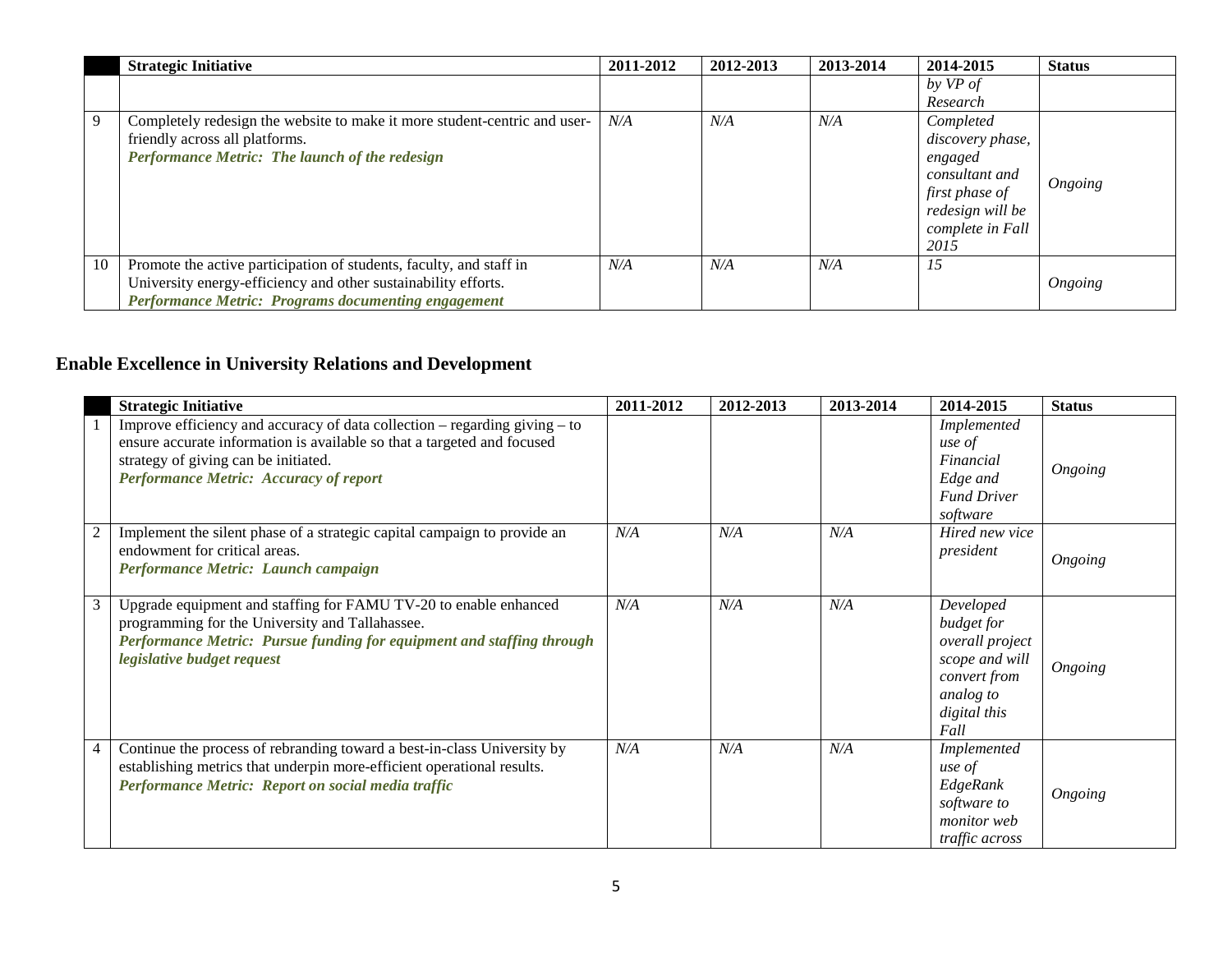|   | <b>Strategic Initiative</b>                                                | 2011-2012 | 2012-2013 | 2013-2014 | 2014-2015      | <b>Status</b> |
|---|----------------------------------------------------------------------------|-----------|-----------|-----------|----------------|---------------|
|   |                                                                            |           |           |           | all social     |               |
|   |                                                                            |           |           |           | media          |               |
| 5 | In conjunction with the Office of Communication and External Relations,    | N/A       | N/A       | N/A       | Completed      |               |
|   | redesign the University's website to be more appealing, responsive, and    |           |           |           | discovery      |               |
|   | student-centric.                                                           |           |           |           | phase,         |               |
|   | Performance Metric: A redesigned website                                   |           |           |           | engaged        |               |
|   |                                                                            |           |           |           | consultant and | Ongoing       |
|   |                                                                            |           |           |           | first phase of |               |
|   |                                                                            |           |           |           | redesign will  |               |
|   |                                                                            |           |           |           | be complete in |               |
|   |                                                                            |           |           |           | Fall 2015      |               |
| 6 | Support fundraising and recruitment through increased use of analytics and | N/A       | N/A       | N/A       | Implemented    |               |
|   | behavior-based marketing techniques.                                       |           |           |           | use of AdRoll  |               |
|   | <b>Performance Metric: Count</b>                                           |           |           |           | software       |               |
|   |                                                                            |           |           |           | resulting in   |               |
|   |                                                                            |           |           |           | 1,133,051      | Ongoing       |
|   |                                                                            |           |           |           | impressions    |               |
|   |                                                                            |           |           |           | and 962 clicks |               |
|   |                                                                            |           |           |           | $(2/01/2015 -$ |               |
|   |                                                                            |           |           |           | 3/26/2015      |               |

## **Enhance Environment to Promote Internationalization, Diversity, and Inclusiveness**

|   | <b>Strategic Initiative</b>                                                                                                                                                                   | 2011-2012 | 2012-2013 | 2013-2014 | 2014-2015                                                                                                                                   | <b>Status</b> |
|---|-----------------------------------------------------------------------------------------------------------------------------------------------------------------------------------------------|-----------|-----------|-----------|---------------------------------------------------------------------------------------------------------------------------------------------|---------------|
|   | Expand and enhance relationship with Brazil through expansion of<br>Nascimento Program.<br>Performance Metric: Approval of Nascimento program                                                 | N/A       | N/A       | N/A       | Proposal<br>submitted by<br>Zumbi to<br>CAPES for<br><i>Nascimento</i><br>Program in<br>conjunction<br>with HBCU-<br><b>Brazil Alliance</b> | Ongoing       |
| 2 | Provide materials in print and online in Spanish, thus increasing our reach<br>to the worldwide Spanish-speaking audience.<br><b>Performance Metric:</b> # of online and printed publications | N/A       | N/A       | N/A       | About FAMU<br>translated in<br>Spanish and<br>website<br>modified to<br><i>include a click</i><br>to translate<br>feature                   | Ongoing       |